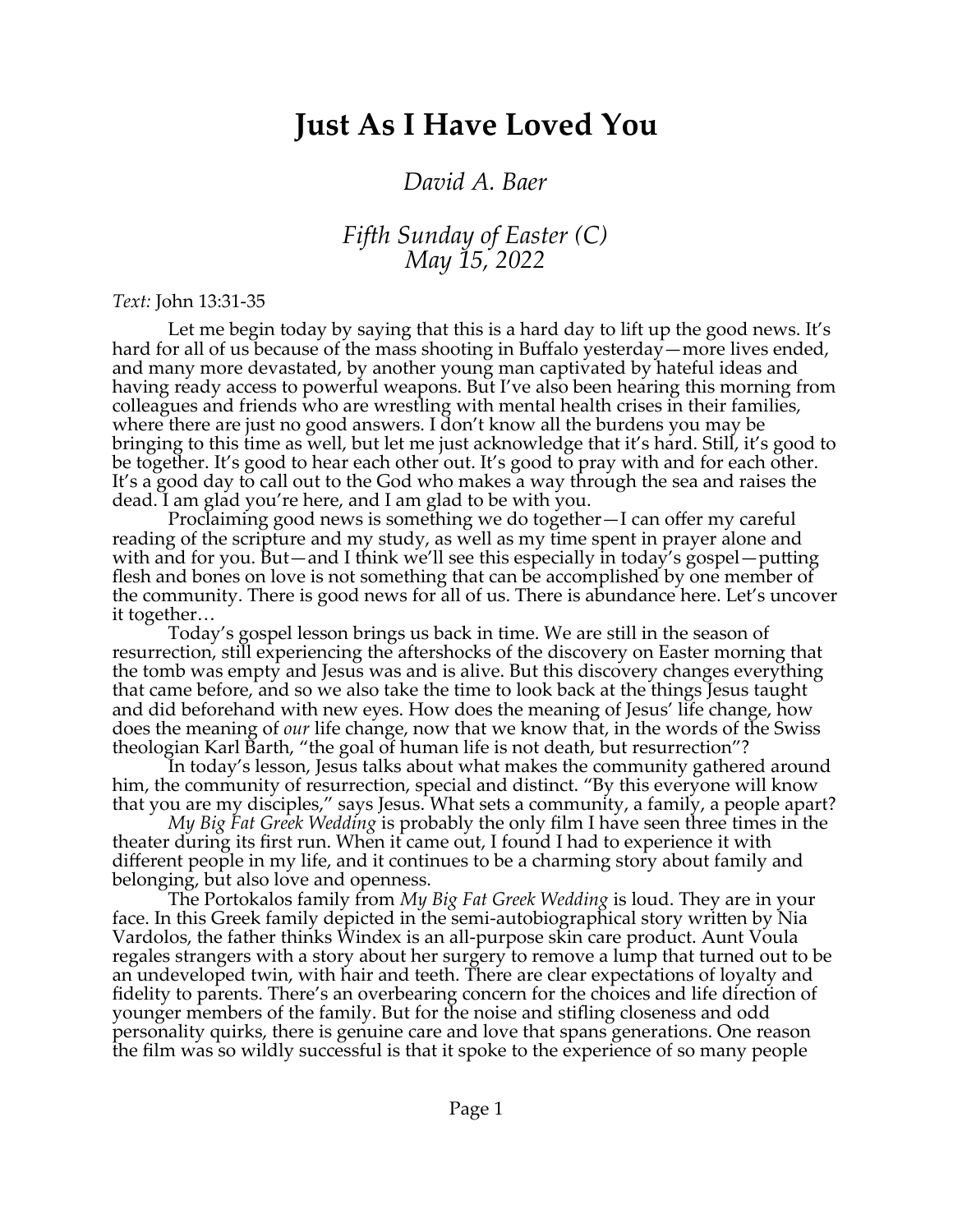from large extended families in traditional cultures. I think many of us can relate to the experience of living within a family that is nurturing and zany and maddening and lifegiving all at once.

One of the threads running through the film, though, is the strong sense of identity the family has, especially Gus, the father. He claims he can trace the etymology of any word back to Greek, and he tells his daughter, "There are two kinds of people - Greeks, and everyone else who wish they was Greek." To be Greek, according to Gus, means being proud of who you are, and expressive and open about your feelings. It means belonging to the Greek Orthodox Church. It means being rooted in your family and fulfilling your obligations. Gus finds fault with his daughter Toula's fiance, the WASP-y Ian, because, according to Gus, Ian and his family are so reserved, so unexpressive, so "dry… like toast." He doesn't see any way they can possibly fit in with the Portokalos clan. Identity—who you are—is inextricably bound up with behavior what you do, how you act. You can tell who someone is, and whether they belong, by the way they behave. The whole sweep of the story told by the movie is about how we can open our hearts and imaginations to build bridges across different identities, but Gus's point stands in the end. His daughter marries the non-Greek guy, but they move in next door to her parents, and they send their own kid to Greek school, even as they tell her, "You can marry whoever you want!" You come to belong, you become part of the family by taking on the family's practices and values as your own, though there's some room for negotiation. But our identity—who we are—is established, rooted, and recognized in what we do.

Today Jesus talks to us about what it means to be one of his disciples, to take this on as an identity. This conversation is happening at a time that is fraught and dangerous. He is sitting with his closest friends after the last supper in Jerusalem, on the night when he is to be arrested. We're told that Jesus, having loved these dear ones who belonged to him, loved them "to the end"—not just to the end of his life, but to the fullest possible extent. He sets them an example, kneeling down and washing their feet —all of their feet, even those of Judas, who is about to betray him. And then, once Judas has left to do what he has chosen to do, Jesus gives them a new commandment, one that is going to be the basis of their identity as disciples.

Commandments—the "shalts" and "shalt nots" intended to guide proper behavior—were nothing new to these faithful Jewish men. They had been raised from childhood to understand that God had given commandments to their ancestors, saying, "You shall be holy to me; for I the LORD am holy, and I have separated you from the other peoples to be mine" (Leviticus 20:26). The Jewish people held fast tenaciously to their identity as a holy people through exile and oppression, keeping the commandments and refusing to worship idols or profane the sabbath or eat the foods that the commandments walled off as unclean. By keeping the commandments, they were able to keep alive the memory of who they were, a distinct and special people set apart by God. Behavior—living a unique way of life—is how the Jewish people recognized one another and signaled their identity to the world. So the idea that a commandment could serve as a badge, a marker of identity, was not new to the disciples. It was central to their understanding of what it meant to be Jewish.

Jesus's new commandment is this: "love one another, just as I have loved you." But here we have to be careful, because "love one another" by itself is not a new commandment. "Love your neighbor as yourself" comes right from the Torah, in Leviticus 19:18. This is an *old* commandment—a good and true and lifegiving commandment, but an old one. If Jesus meant to give his disciples a distinctive identity with a new commandment, if he is giving them a commandment by which others are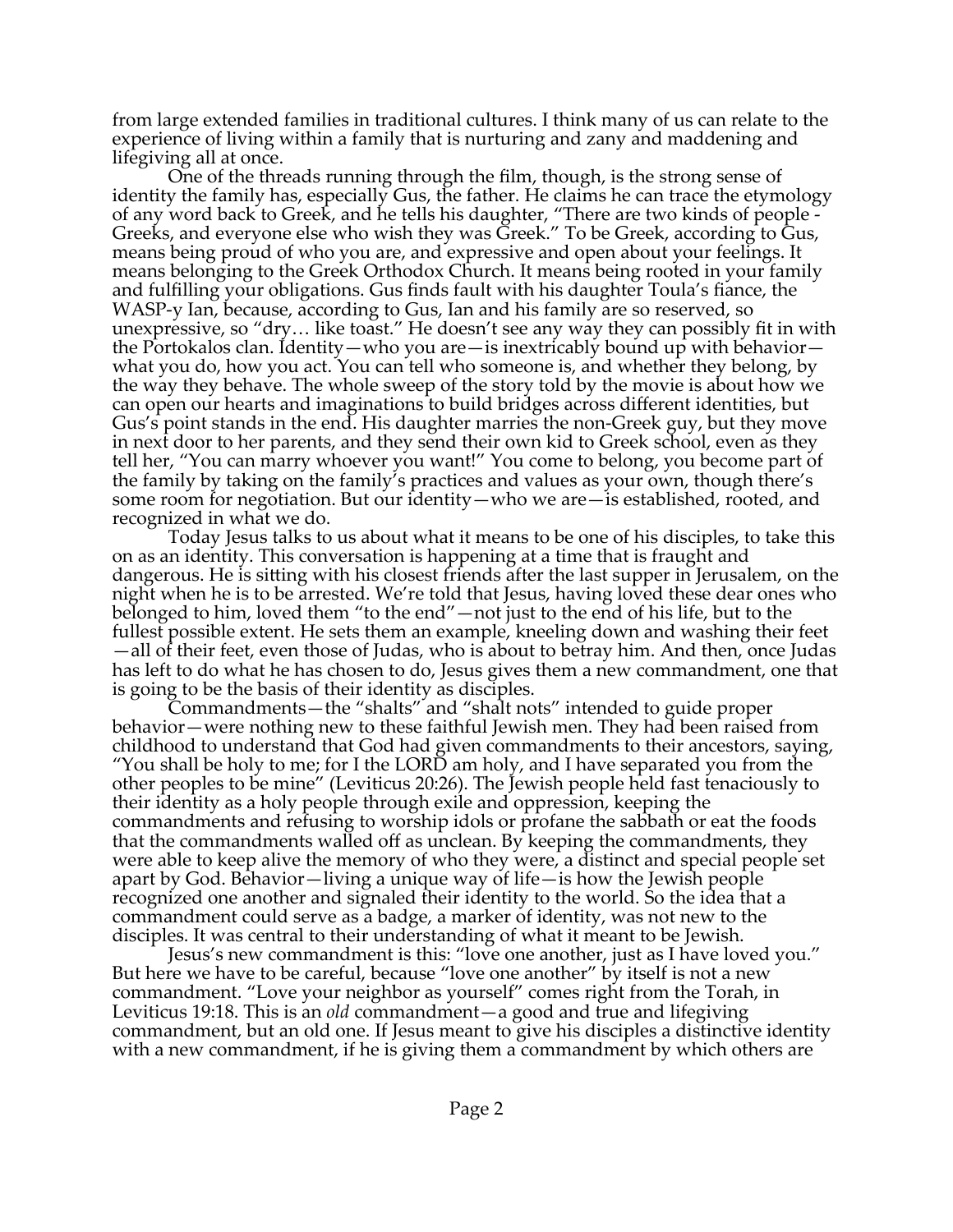going to recognize them as special and set apart, that new commandment couldn't be simply, "love one another." No, the important part, the part that's new, the part that's distinctive and different, is this: "just as I have loved you."

"Love one another, just as I have loved you." There are a few lessons we take from this. The first lesson is that the love the disciple community is meant to cultivate and nurture and exhibit comes from Jesus' example. And man, is that a hard example to follow! On the very night Jesus spoke these words, he hosted at his own table and broke bread with a man he knew was going to send him to his death. And he not only fed that man, Judas, not only welcomed him to his table—he got down and washed Judas's feet with the rest. Love that continues to set a place for the enemy, the betrayer, is the kind of love Jesus came to offer to us, and it's the kind of love he invites us to take up for ourselves. We're meant to show kindness in visible, tangible ways toward those who hate us and mean us harm. We're not meant to take away their freedom to make their own choices, or chase after them into the streets when they choose to leave. They don't get to sideline us from the task God has set before us. But they are always welcome at our table. Jesus loved his enemies—loved them not in some theoretical way, or simply in his mind, but concretely, by offering them hospitality and welcome.

That's hard. How do you welcome, how do you wash the feet of someone who means you harm? These days our neighborhoods, our families, and even our churches have become divided by different visions over who belongs, who is entitled to care and concern, and how to come to terms with our past. When we have these kinds of disagreements, the kind of love we see in Jesus leads us not to abandon what we believe about the good news or how to live it out, but surely to love those on the other side. It means we pray for them, we take advantage of opportunities for fellowship with them, and we otherwise look for chances to be gracious and generous, whenever we can.

But the second lesson is that Jesus is commanding us to share only what we have already received. "Love one another *as I have* loved you," he says. His new commandment presumes that we have already experienced Jesus' grace and mercy. Through the years, the church has continued itself by teaching stories and theology, through catechisms, through Sunday school, through preaching. But what Jesus is saying here is that our identity as Christians depends not so much on being *taught* though that's important—but on being *loved*.

My mother once told me that as she was growing up in her church, when she began questioning the ideas her elders had, she never once doubted that those folks loved her and accepted her, no matter what.

As someone who's worked with our confirmands, who's been a mentor myself, I can tell you it makes a difference not just to learn about prayer, but to make a commitment to pray with and for someone every day, to hear about what they're struggling with and what they hope for. And our hope is that in that experience of being listened to and affirmed and prayed for, these teenagers catch a glimpse of the love and affirmation God has for them. You can't share the kind of love you've never received, and so the church exists to create relationships like these, where people can experience God's love, in order to share it with others.

Over the last couple of days, some words from the poet W. H. Auden have kept coming into my mind. Auden wrote, "We must love one another or die." We are living at a time when Jesus' commandment to love is a matter of life and death. And the kind of love that can save is going to look like the love of Jesus—not a sentiment, not a hope or wish, but physical, tangible care of the bodies of neighbors and enemies; a lifting up of the most vulnerable among us; and creating a new kind of community together.

Earlier in this chapter of John's gospel, it says that Jesus loved his own "to the